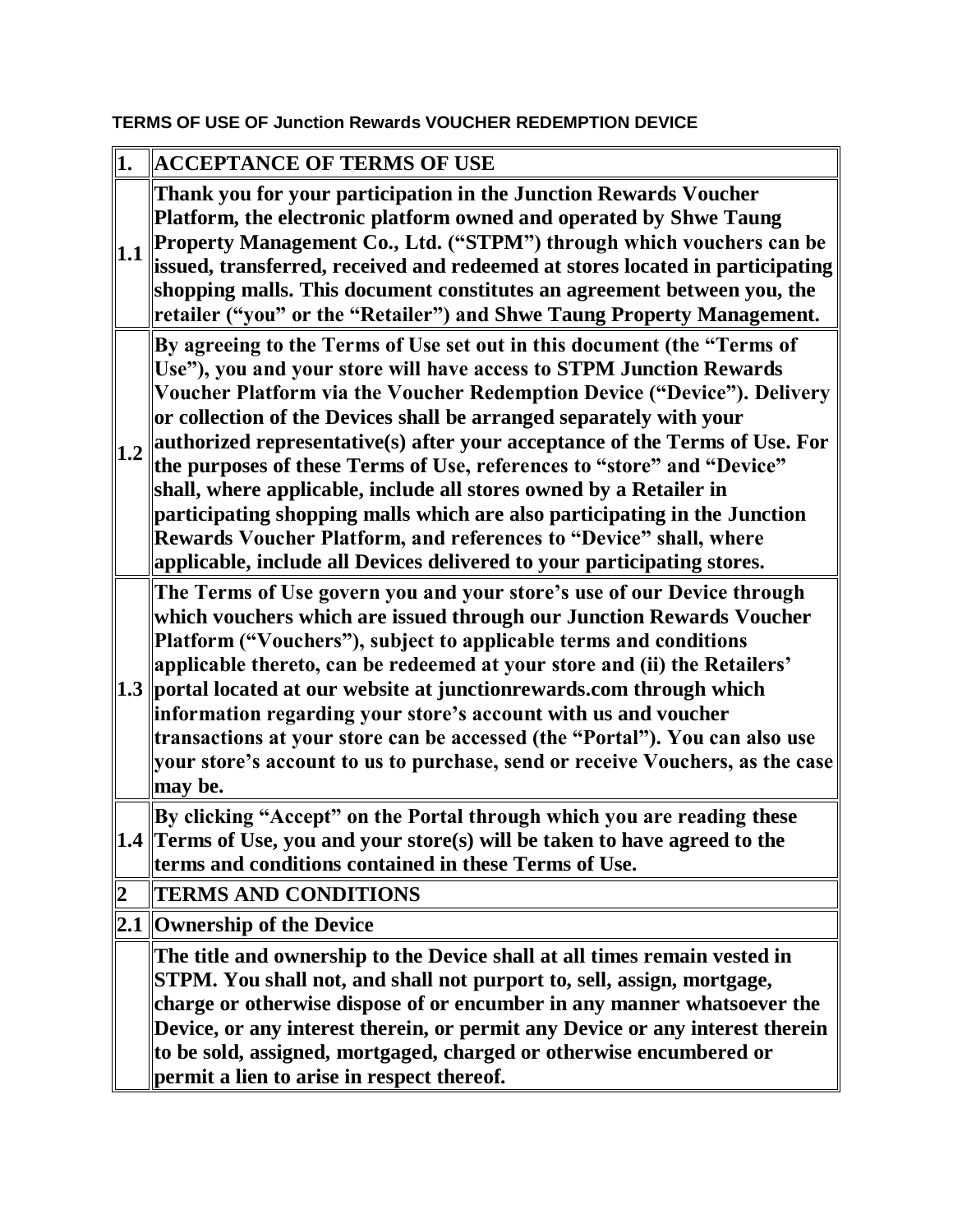|                                                | <b>Installation and Care of the Device</b>                                                                                                                                                                                                                                          |  |  |
|------------------------------------------------|-------------------------------------------------------------------------------------------------------------------------------------------------------------------------------------------------------------------------------------------------------------------------------------|--|--|
| (a)                                            | You shall be responsible for the installation of the Device at the point of sales<br>located in your store's premises and connecting the Device to the necessary power<br>point.                                                                                                    |  |  |
| (b)                                            | The general maintenance and repair of the Device is to be performed by STPM or its<br>authorized contractors.                                                                                                                                                                       |  |  |
| (c)                                            | You shall allow STPM, its servant, employee, contractor or any other person<br>authorized by STPM to enter all and any of your premises at a mutually agreed time<br>and to do all things necessary to install, inspect, repair, replace, renew, maintain or<br>service the Device. |  |  |
| (d)                                            | STPM shall not be liable to you or any third party for any damage caused by or<br>arising in connection with the installation, repair, maintenance or removal of the<br>Device.                                                                                                     |  |  |
|                                                | 2.3   Retailer's Undertakings                                                                                                                                                                                                                                                       |  |  |
| You hereby agree and undertake that you shall: |                                                                                                                                                                                                                                                                                     |  |  |
|                                                |                                                                                                                                                                                                                                                                                     |  |  |
| (a)                                            | ensure good and proper care and handling of the Device at all times and not make<br>any alteration to or modification of the Device or any related software, or affix any<br>accessory, equipment or device thereon or thereto;                                                     |  |  |
| (b)                                            | not permit any person other than STPM, its servant, agent, contractor or any other<br>person authorized by STPM to service or repair the Device;                                                                                                                                    |  |  |
| (c)                                            | not part with supervision, possession or control of the Device under any<br>circumstance and ensure that the Device is protected at all times from unauthorized<br>access or use by a third part or tampering, misuse, damage or destruction by any<br>person;                      |  |  |
| (d)                                            | ensure that the Device is operated only by adequate and competent personnel;                                                                                                                                                                                                        |  |  |
| (e)                                            | not use the Device other than for the purposes stipulated and in accordance with<br>these Terms of Use;                                                                                                                                                                             |  |  |
| (f)                                            | be responsible and liable for any loss, damage or destruction of the Device or any<br>part thereof with effect from the Installation Date;                                                                                                                                          |  |  |
| (g)                                            | immediately notify STPM upon any loss (through theft or otherwise), destruction,<br>malfunction or breakdown of the Device;                                                                                                                                                         |  |  |
| (h)                                            | not relocate the Device to another location other than within the premises of your<br>store;                                                                                                                                                                                        |  |  |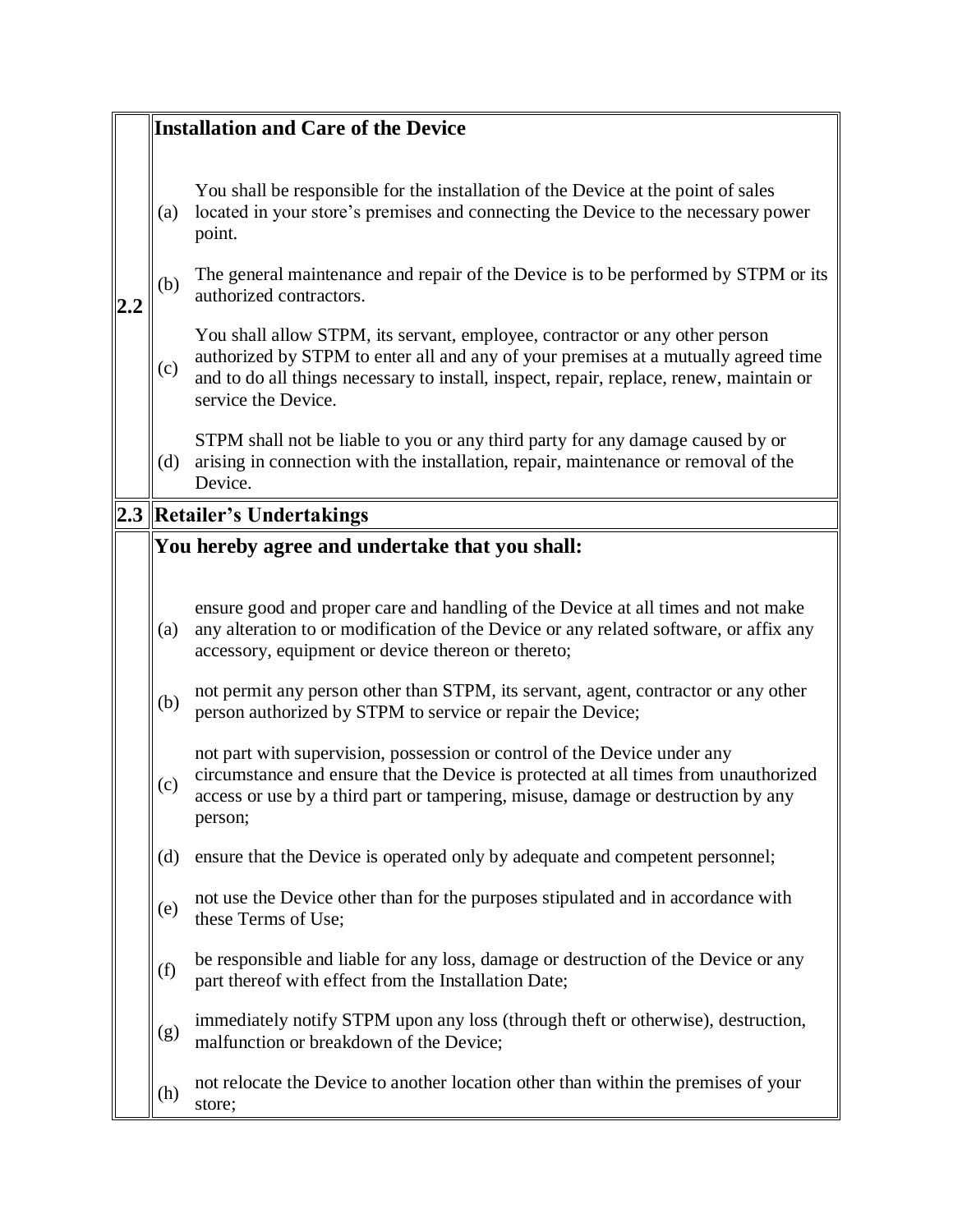|     | (i)                                                                                                                                                                                                                                                                                                                                                                                                                                                                                                                                                  | not impose any fees on users of our Junction Rewards Voucher Platform who<br>redeem vouchers at your store through the Device; and                                                                                                                                                                                                                                                                                                                                                                                                                                         |  |  |  |  |
|-----|------------------------------------------------------------------------------------------------------------------------------------------------------------------------------------------------------------------------------------------------------------------------------------------------------------------------------------------------------------------------------------------------------------------------------------------------------------------------------------------------------------------------------------------------------|----------------------------------------------------------------------------------------------------------------------------------------------------------------------------------------------------------------------------------------------------------------------------------------------------------------------------------------------------------------------------------------------------------------------------------------------------------------------------------------------------------------------------------------------------------------------------|--|--|--|--|
|     | (j)                                                                                                                                                                                                                                                                                                                                                                                                                                                                                                                                                  | shall prepare and provide the necessary, compatible operational equipment, software<br>and connection specified by STPM for the purposes of the Junction Rewards<br>Voucher Platform; and where necessary, prepare and provide such interface<br>hardware and software to STPM.                                                                                                                                                                                                                                                                                            |  |  |  |  |
|     |                                                                                                                                                                                                                                                                                                                                                                                                                                                                                                                                                      | 2.4 No Representations and Warranties from STPM                                                                                                                                                                                                                                                                                                                                                                                                                                                                                                                            |  |  |  |  |
|     | <b>STPM</b> makes no representations or warranties of any kind with respect to<br>the Junction Rewards Voucher Platform or any software and hardware<br>provided, or any part thereof, express or implied, and shall not be liable to<br>you for any loss or damage howsoever caused and regardless of the form of<br>loss or damage which may be suffered or incurred by you or any third<br>party in connection with these Terms of Use including (without prejudice to<br>the generality of the foregoing) any loss of profit in consequence of a |                                                                                                                                                                                                                                                                                                                                                                                                                                                                                                                                                                            |  |  |  |  |
|     | breakdown in the Device or part thereof.                                                                                                                                                                                                                                                                                                                                                                                                                                                                                                             |                                                                                                                                                                                                                                                                                                                                                                                                                                                                                                                                                                            |  |  |  |  |
|     |                                                                                                                                                                                                                                                                                                                                                                                                                                                                                                                                                      | <b>Grant of License to use Marks</b>                                                                                                                                                                                                                                                                                                                                                                                                                                                                                                                                       |  |  |  |  |
| 2.5 | (a)                                                                                                                                                                                                                                                                                                                                                                                                                                                                                                                                                  | STPM hereby grants to you, for as long as these Terms of Use are accepted by you, a<br>personal non-assignable non-exclusive license to use the names, marks, designs,<br>logos, signs, acronyms and other insignia (whether registered or unregistered) used<br>or to be used by STPM in connection with the Junction Rewards Voucher<br>Programme (the "Marks") in such manner of use as may be stipulated by STPM<br>from time to time. You shall derive no title or interest in the Marks or any part<br>thereof and shall not attain any goodwill in respect thereof. |  |  |  |  |
|     | (b)                                                                                                                                                                                                                                                                                                                                                                                                                                                                                                                                                  | You shall put up and display such signs and to distribute such materials relating to<br>the Junction Rewards Voucher Platform at your premises as may be reasonably<br>required by STPM from time to time but not to otherwise do so without the prior<br>written consent of STPM.                                                                                                                                                                                                                                                                                         |  |  |  |  |
|     | (c)                                                                                                                                                                                                                                                                                                                                                                                                                                                                                                                                                  | You hereby authorize and consent to STPM making reference to, using and<br>reproducing your name, trademarks, logos, signs, acronyms and other insignia in any<br>material or medium for the advertisement, publicity and promotion of the Junction<br>Rewards Voucher Platform.                                                                                                                                                                                                                                                                                           |  |  |  |  |
|     |                                                                                                                                                                                                                                                                                                                                                                                                                                                                                                                                                      | <b>Transaction Rejection</b>                                                                                                                                                                                                                                                                                                                                                                                                                                                                                                                                               |  |  |  |  |
| 2.6 | (a)                                                                                                                                                                                                                                                                                                                                                                                                                                                                                                                                                  | You undertake that you shall not disallow the use of the Junction Rewards Voucher<br>Platform as a means of payment for goods or services by Users who wish to effect<br>such payment. You shall indemnify STPM from and against any liabilities, losses<br>and other consequences arising from any such refusal.                                                                                                                                                                                                                                                          |  |  |  |  |